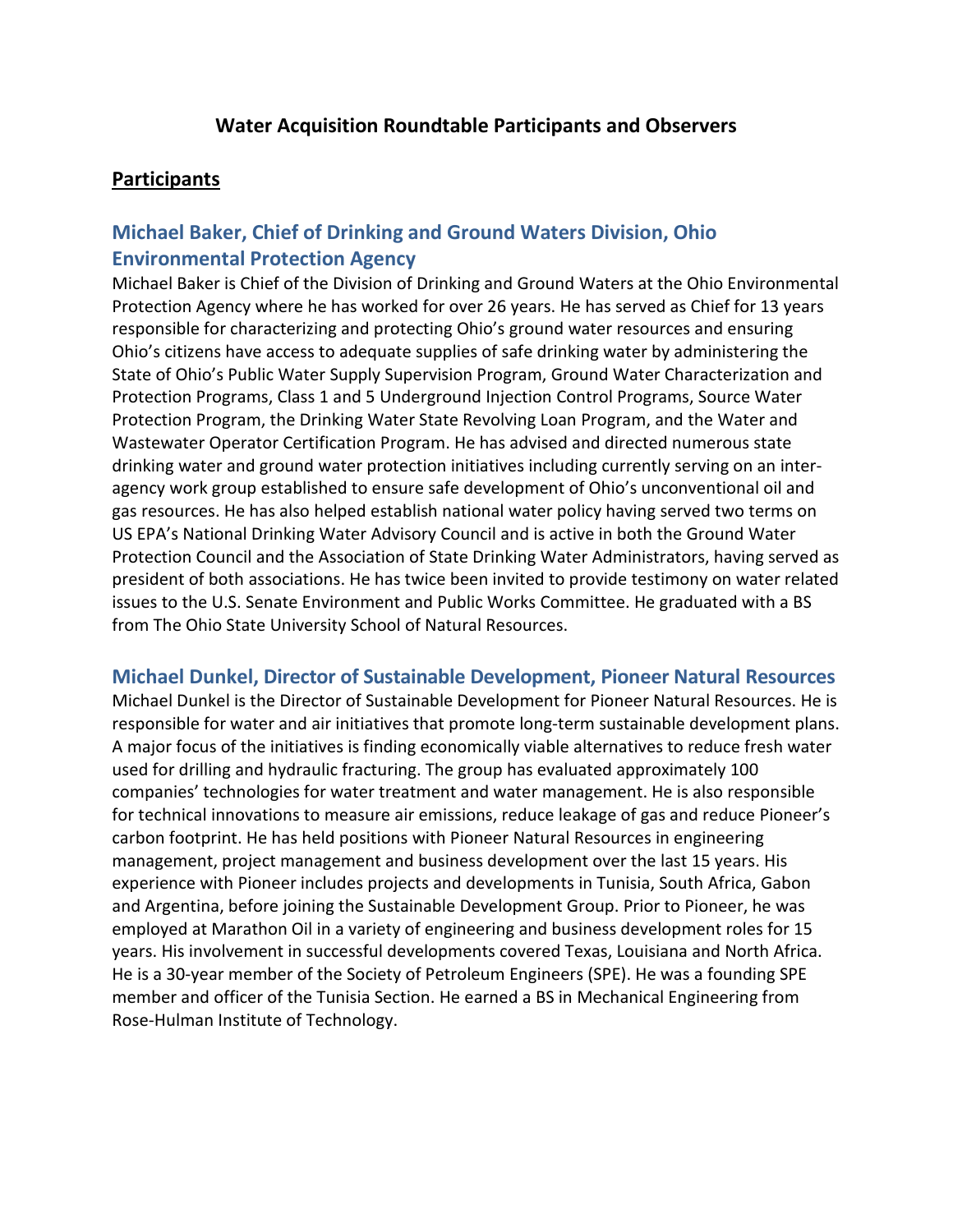### **Lloyd Hetrick, Professional Engineer and Certified Safety Professional, Newfield**

Lloyd Hetrick is a Registered Professional Engineer and a Certified Safety Professional with over 33 years of experience in the exploration and production industry, which includes drilling, completions, production operations and HSE. Prior to joining Newfield, he worked for a super major and several smaller exploration and production operators. His areas of expertise include well design, well construction, well operations and well failure analysis relevant to hydraulic fracturing as described more fully in a case study presented to the US EPA during their initial Hydraulic Fracturing Technical Workshop series during March 2011. His current role with Newfield includes establishing best practices for well design and construction, plus water and chemical management during hydraulic fracturing operations.

### **Christopher B. Hill, Environmental Engineer, Chesapeake Energy Corporation**

Christopher Hill is an Environmental Engineer in the Environmental Health and Safety Regulatory and Scientific Affairs Department at Chesapeake Energy Corporation. At Chesapeake he has served as a technical lead on a number of scientific research initiatives related to hydraulic fracturing and other oil and gas activities, applying sound scientific and quality principles. He has actively participated in multiple aspects of US EPA's broader hydraulic fracturing research initiatives include the prospective and retrospective cases studies. Prior to joining Chesapeake, he worked for a major oil and gas company, as a Facility Engineer, supporting process safety initiatives for natural gas and natural gas liquid pipelines and facilities. He has a BS in Civil Engineering, a MS in Environmental Engineering and is currently pursuing a MS in Construction Management from North Dakota State University.

### **Stephen Jester, Senior Principal Environmental Engineer, ConocoPhillips**

Stephen Jester is a Senior Principal Environmental Engineer with ConocoPhillips based in Houston, TX. He is recognized in the oil and gas industry for his experience in water issues related to hydraulic fracturing. He has 29 years of experience in managing projects related to characterization and remediation of soil and groundwater, and water and wastewater treatment, including 15 years in the oil and gas industry. He is currently responsible for managing water issues related to hydraulic fracturing for ConocoPhillips' Lower 48 region, including evaluating recycle and reuse opportunities, fresh water and alternative water sourcing, and regulatory changes. He formed and led the Eagle Ford Water Consortium, a group of experts from 18 oil and gas companies who manage water issues for hydraulic fracturing in the Eagle Ford Shale. This group funded a study that provided more accurate and timely water use data to the University Of Texas Bureau Of Economic Geology to enable a more robust analysis of water use in hydraulic fracturing in Texas. He has studied and presented on water supply and demand for hydraulic fracturing in Eagle Ford, including presentations to the US EPA Hydraulic Fracturing Work Group (March 2011), and various conferences and groups in Texas. He is currently working with the American Petroleum Institute to update the "Water Management Associated with Hydraulic Fracturing" guidance document to include recommended practices on baseline water sampling. He has extensive experience in groundwater contamination and remediation throughout the United States, with past responsibilities that included a large project portfolio and remediation technology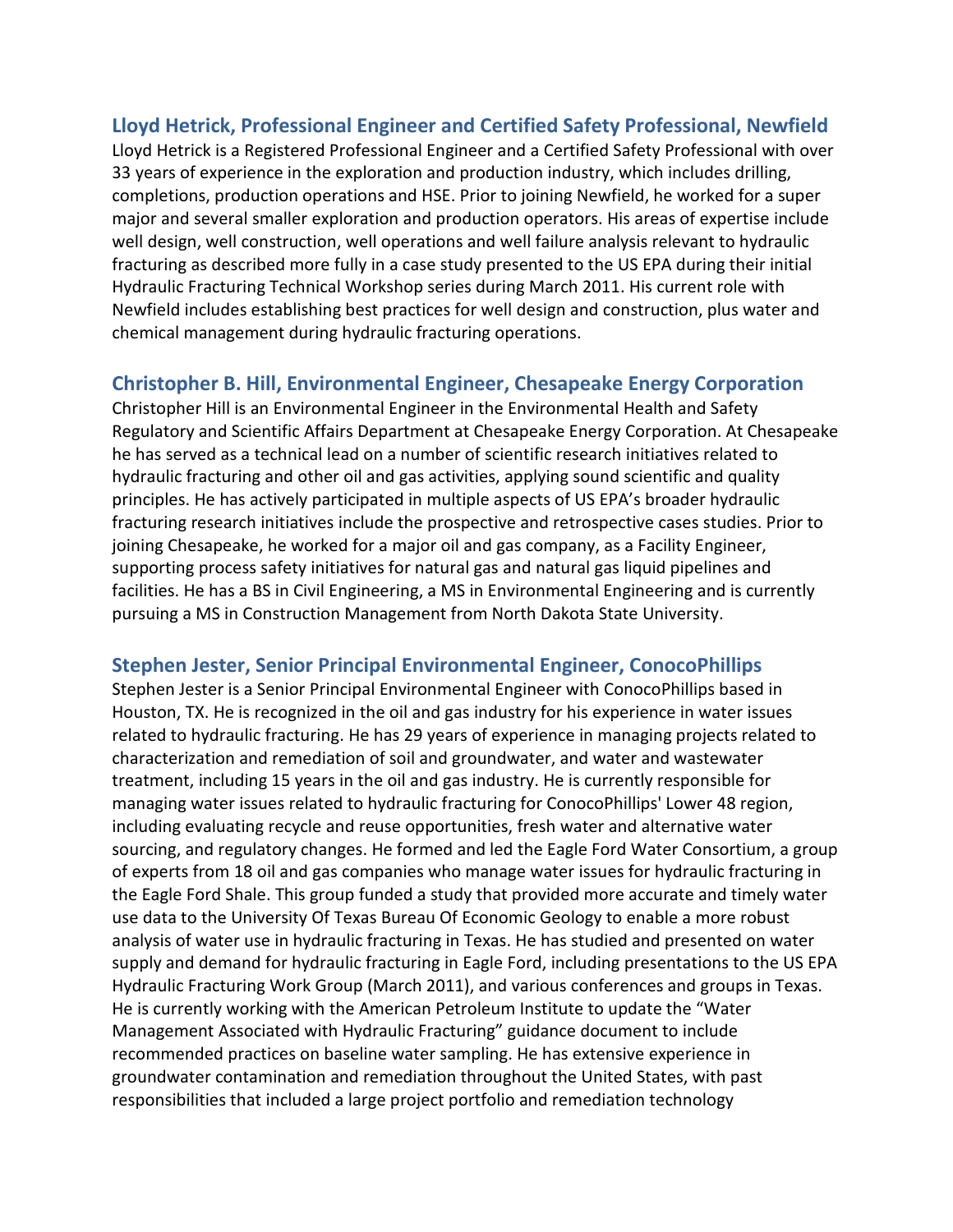development. In addition to his experience above, he is the President of Harris County Municipal Utility District, a public office in the State of Texas with responsibilities that include managing the community's water supply and wastewater treatment systems. He has also designed water and wastewater treatment plants for municipal systems. He holds a BS in Civil and Environmental Engineering from Cornell University and an MBA from Villanova University.

#### **Nathan Kuhnert, Strategic Services Division, Devon**

Nathan Kuhnert has 16 years of experience in hydrology and water resources planning. He has spent five of his seven years at Devon involved developing water management plans, administering NPDES permits, and leading an operators' group to coordinate Coal Bed Methane (CBM) effluent releases in the Powder River Basin of Wyoming. Prior to Devon, he worked for the Oklahoma Water Resources Board as a Hydrologist and Planner to assist in the development of drinking water supplies. He also worked as a Research Scientist at the National Severe Storms Laboratory in Hydrometeorology. He currently works in Devon's Strategic Services Division supporting business unit teams at integrating sustainable water management practices into the drilling and completion of hydrocarbon resources. Core components of these practices include measurement and reporting of water use, evaluation of water reuse and recycling technologies and compilation of comprehensive source water supply plans. In particular, brackish aquifers, wastewater sewage effluent and abundant surface water in lieu of fresh groundwater have been recently developed with his leadership. He serves on the American Society of Chemical Engineers Environmental and Water Resources Institute's Atmospheric Water Management Standards Committee. He is also an active American Exploration and Production Council water metrics and hydraulic fracturing subcommittee member and represents Devon on multiple state and regional trade group associations tasked with evaluating industry's fresh water consumption and conservation efforts to satisfy regulatory and stakeholder needs. He was recently invited to a Conference of Experts by The Nature Conservancy on reducing energy's impacts to water and biodiversity and will assist in the Conservancy's ultimate goal of outreach and a communication plan based on the recommendations. In 2009-2010, he was a member of the Wyoming Department of Environmental Quality CBM Working Group tasked with evaluating irrigation protection limits for CBM produced water. He attained a MS in Environmental Science from the University of Oklahoma and earned a BS in Meteorology and Minor in Mathematics from the University of Oklahoma.

## **Lisa Lindemann, Administrator, Ground Water Division, Wyoming State Engineer's Office**

Lisa Lindemann is the Ground Water Division Administrator in the Wyoming State Engineer's Office and oversees groundwater permitting, hydrogeologic and groundwater interference investigations, water supply data acquisition, and management of groundwater resources for the State of Wyoming. She has over 30 years of technical experience in mineral exploration, environmental consulting, and water resource management and has recently focused her efforts on conjunctive use of groundwater and surface water as well as groundwater management activities. Recent hydrogeologic investigation oversight includes a study of the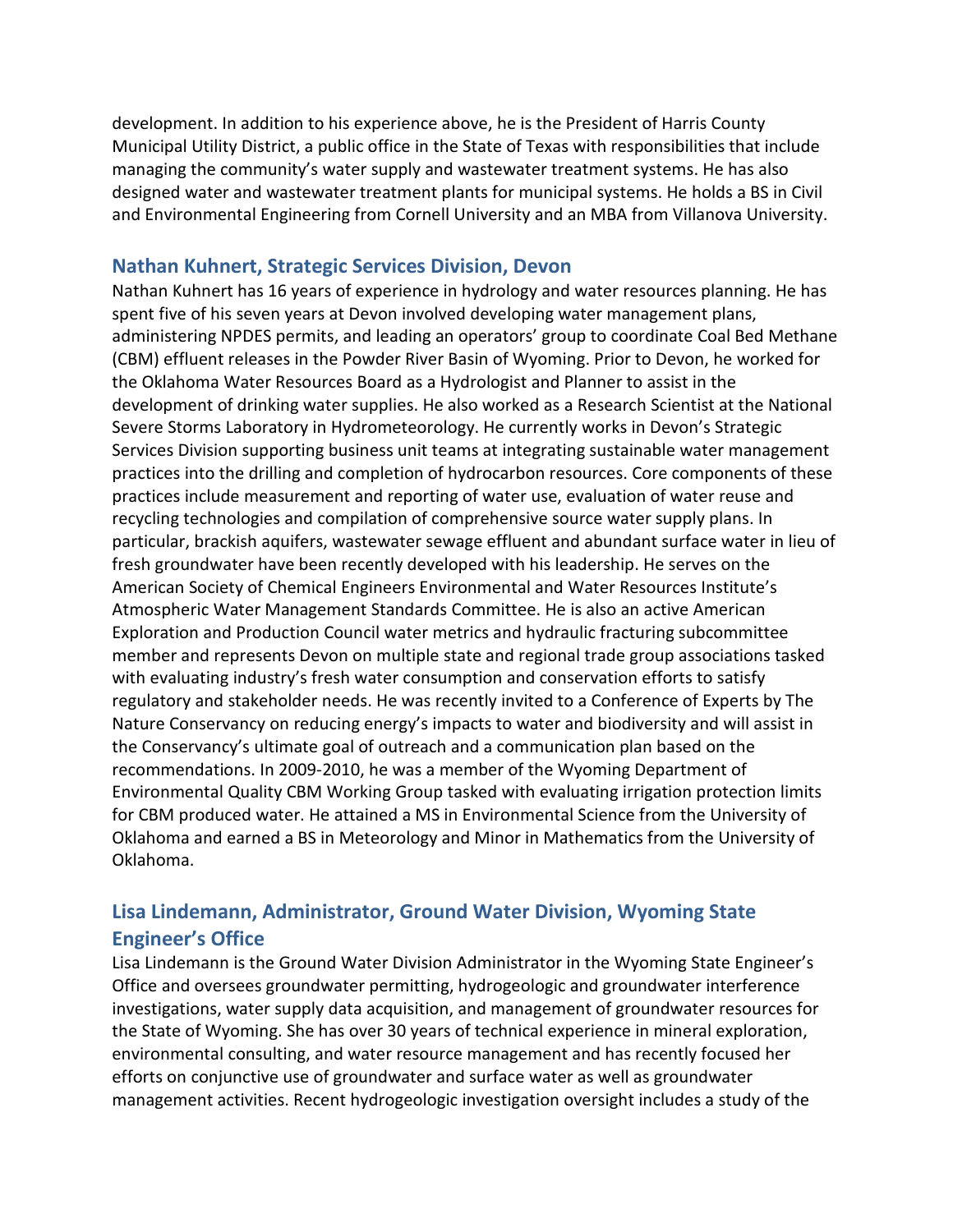High Plains Aquifer System in Southeast Wyoming (in conjunction with the U.S. Geological Survey) and a current study of hydraulic connection between the High Plains Aquifer and underlying aquifers in Southeast Wyoming. She has also provided expert witness testimony related to water availability within special groundwater management areas of Wyoming, which coincide with the Niobrara Shale play. She is a member of the Wyoming State Geological Survey Advisory Board, the Wyoming Geological Association, and the National Groundwater Association and is a past member of the State Board of Examining Water Well Drilling Contractors and Water Well Pump Installation Contractors, the Wyoming Environmental Quality Council, and the Wyoming Water and Waste Advisory Board. She is particularly interested in issues surrounding water acquisition for hydraulic fracturing, particularly within arid areas, areas under "prior-appropriation doctrine," and areas already experiencing limited water availability. She has a BS in Geology from the University of Wyoming and is a Professional Geologist.

### **Woldezion Mesghinna, Founder, Natural Resources Consulting Engineers, Inc.**

Woldezion Mesghinna founded Natural Resources Consulting Engineers, Inc. (NRCE) in 1989 after17 years of domestic and international experience in water resources. Since this time, he has worked as President and Principal Engineer at NRCE on a variety of projects for Indian Tribes and the Government of Eritrea related to groundwater wells, energy development, water acquisitions and detailed hydrologic and water quality modeling. He is an expert and has significant experience in surface water and groundwater hydrology, water quality and constituent mixing, water demands and planning, water infrastructure project design and water marketing and acquisition. Relevant projects have included analysis of mixing of groundwater and water quality constituents as part of a well testing program of groundwater quality and flow characteristics; subsurface investigations, soil sampling, rock coring, and permeability testing; design of a dewatering system through groundwater hydrologic analysis for a subaqueous tunnel; investigation of groundwater resources for development potentials; design of and utilization of embankment grouting injection wells for several dam projects in the United States and Eritrea to prevent subsurface seepage flows; and water treatment and wastewater treatment feasibility design studies in Eritrea and the western United States. Recently, he presented *Water Based Constraints on Tribal Energy Development in the Southwest* at a Tribal Energy conference hosted by Law Seminars International. He is a Licensed Professional Engineer in Arizona, California, Colorado, Wyoming and a member of the National Society of Professional Engineers, American Society of Civil Engineers, American Society of Testing & Materials, American Water Works Association and the Colorado River Water Users Association. He has a MS in Civil Engineering, with a concentration in Hydraulics and Hydrology and a PhD in Irrigation and Drainage Engineering.

## **Roger Miller, Groundwater Protection Program, Arkansas Department of Environmental Quality**

Roger Miller manages the Groundwater Protection Program at the Arkansas Department of Environmental Quality (ADEQ), overseeing the Ambient Groundwater Monitoring program and providing technical assistance to ADEQ staff and other agencies and organizations. He has 30-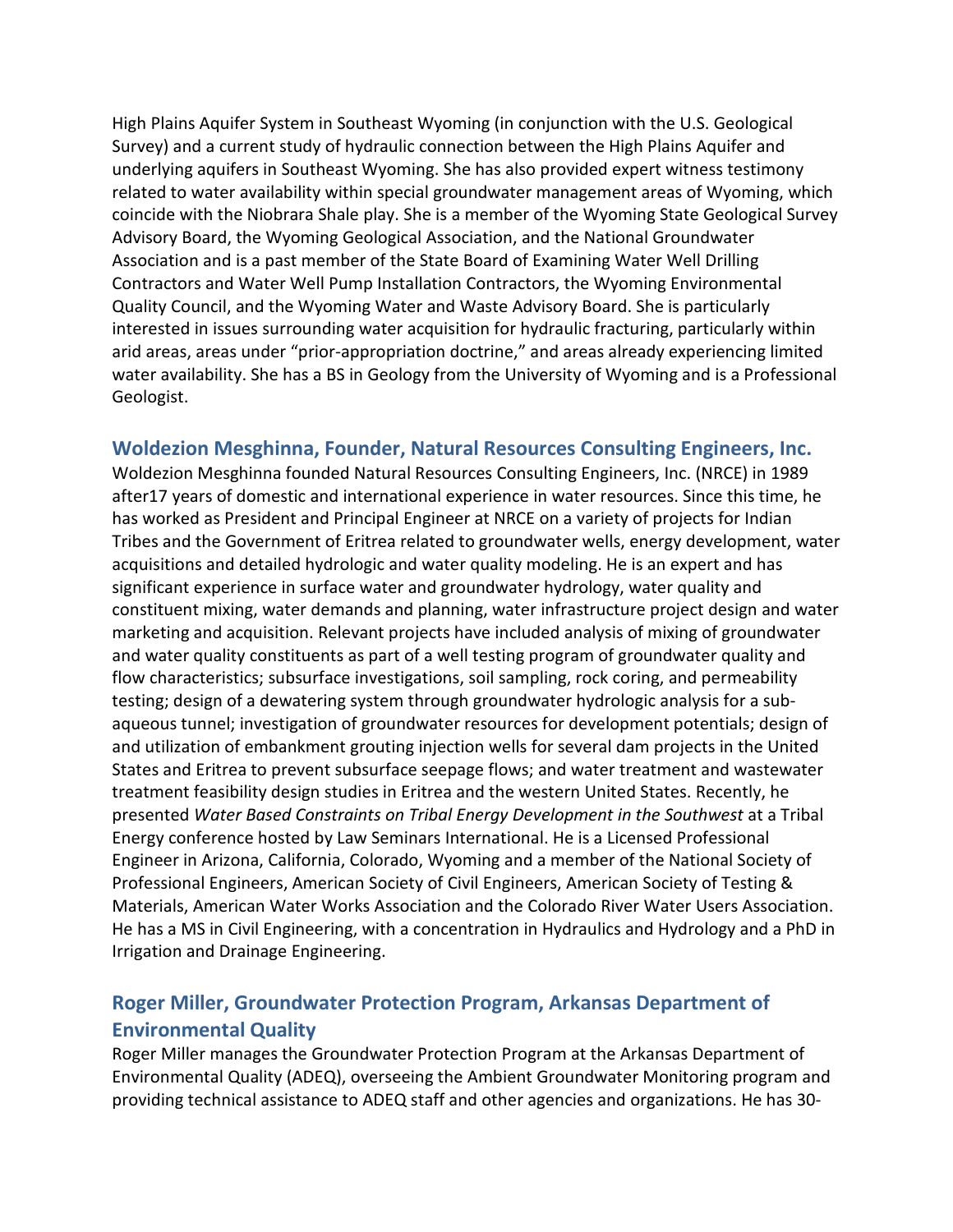plus years of experience in groundwater resource evaluation. Before joining ADEQ, he was the Geologist Supervisor in the Public Drinking Water program at the Arkansas Department of Health (ADH), overseeing well capture zone calculations and subsurface construction specifications for new wells, GIS analyses and database management, and public outreach in the Wellhead Protection and Source Water Assessment programs. Previously he was a Regional Hydrogeologist for the West Virginia Department of Environmental Protection, assessing effects of surface and underground mining on groundwater and surface water resources. Prior to government service, he spent 13 years in the private sector, holding technical and supervisory positions specializing in applications of borehole geophysics to environmental assessment and mineral exploration, on projects in the United States, Canada, and Australia, and later on RCRA and Superfund projects at various industrial sites and defense installations. He then worked as a project manager for a geological and environmental consulting firm with offices in the eastern United States. Recent research projects include a groundwater quality study of 70 wells and springs in the Fayetteville Shale gas play, presented at the 2012 Fayetteville Shale Symposium, and a previous groundwater study of land application sites in the north central region of Arkansas. He is currently interested in how well siting in relation to natural fracture patterns in bedrock aquifers affects the potential for quality or quantity changes during the "spud" phase of drilling (initial open-hole drilling and surface casing emplacement). He has a BS in Geology from the University of Arkansas and a year of graduate work focused on Geohydrology and Geochemistry.

# **Austin Mitchell, PhD Candidate, Department of Engineering and Public Policy, Carnegie Mellon University**

Austin Mitchell is a PhD candidate in the Department of Engineering and Public Policy at Carnegie Mellon University. In this roundtable, he will share his research experience related to water acquisition for hydraulic fracturing in the Marcellus Shale. His research in this area gives him an understanding about the quantity of water used for hydraulic fracturing and trends in water-use intensity. He has assessed existing and proposed regulatory frameworks for water withdrawal in Pennsylvania and New York, which involved a statistical analysis of the data and methods available to set water withdrawal thresholds. To complete this work, he conducted multiple reviews of water management plans on file with the Pennsylvania Department of Environmental Protection. His research is the subject of a manuscript in preparation for publication. He has a BS in Mechanical Engineering from the University of Dayton and an MS from the Department of Engineering and Public Policy at Carnegie Mellon University.

#### **Briana Mordick, Staff Scientist, Natural Resources Defense Council**

Briana Mordick is a Staff Scientist at the Natural Resources Defense Council (NRDC). Prior to joining NRDC, she worked for Anadarko Petroleum for six years as a petroleum geologist on projects including shale gas, tight gas sands, and  $CO<sub>2</sub>$  enhanced oil recovery. At NRDC, she serves as a Technical Advisor on issues related to oil and natural gas extraction and geologic sequestration of carbon dioxide. This work includes the identification of regulatory solutions and industry best practices to address the environmental impacts of oil and natural gas extraction. She has written and spoken frequently on these topics including to the National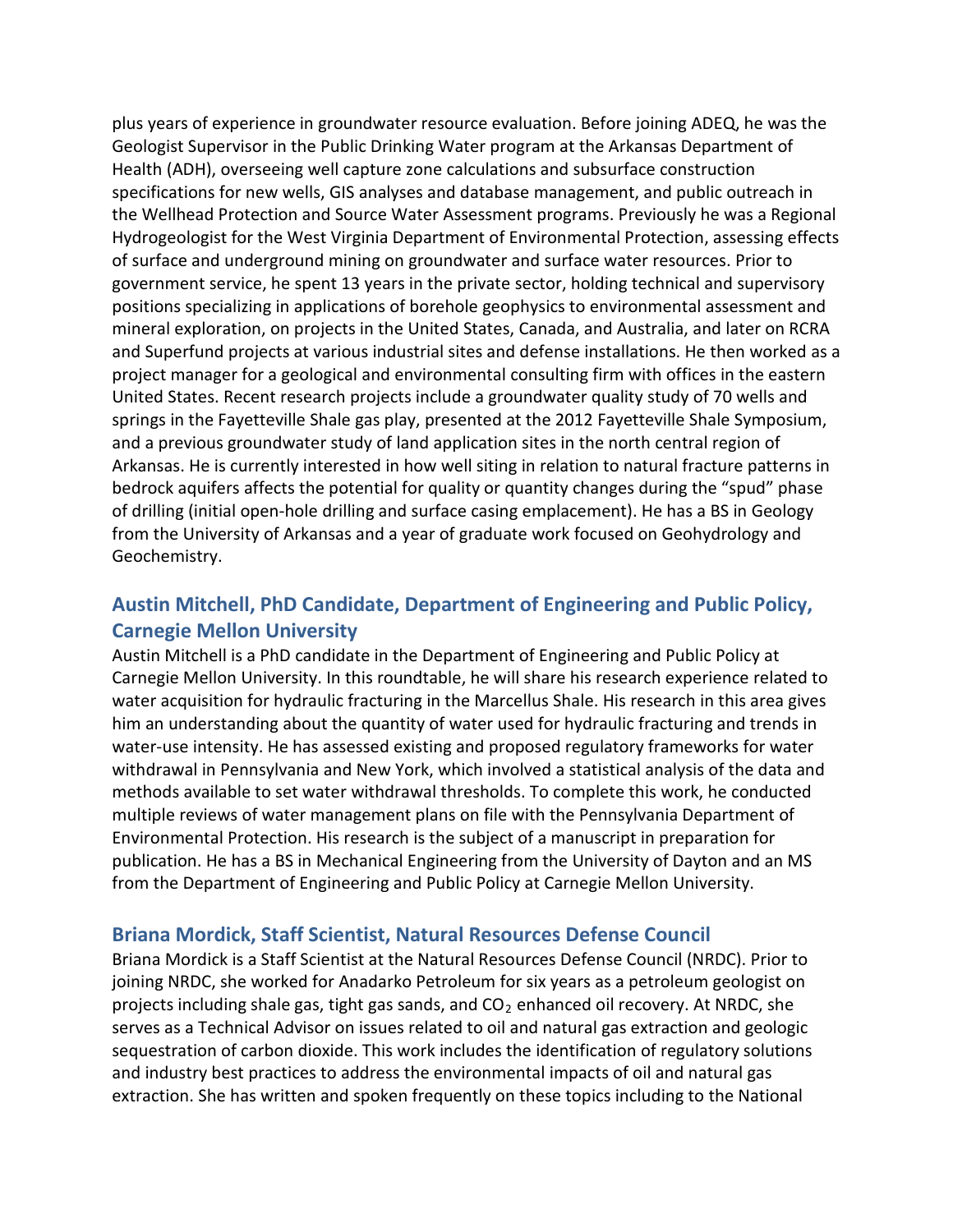Academies of Science, US EPA and the Yale Environmental Law Conference. She served as a representative to the Operations and Environment and Policy Subgroups of the 2011 National Petroleum Council Study on the Prudent Development of North American Resources and is currently a member of the Unconventional Resources Technology Advisory Committee, a Federal Advisory Committee to the Secretary of Energy. She is particularly interested in the fate and transport of fluids in the subsurface through both manmade and natural pathways related to hydraulic fracturing and drinking water. She holds a BA in Earth Sciences from Boston University and a MS in Geological Sciences from the University of North Carolina at Chapel Hill.

# **Jim Richenderfer, Director, Technical Programs, Susquehanna River Basin Commission**

Jim Richenderfer is Director of Technical Programs at the Susquehanna River Basin Commission (SRBC). His responsibilities include oversight of all technical programs at the commission, which include Project Review, Compliance and Enforcement, Planning and Operations (including Flood Management and Drought Coordination), Monitoring and Protection, Grants and Research and Policy Implementation and Outreach. The commission's technical staff is comprised of engineers, geologists, hydrogeologists, hydrologists, environmental scientists, and biologists. Under his direction, the technical staff focuses on the long-term sustainable utilization of the basin's shared water resources. The SRBC has primary responsibility for regulating water acquisitions by all water users throughout the Susquehanna River Basin, including the natural gas industry. In addition, the SRBC shares responsibility along with several other resource agencies for conducting various water quality monitoring programs throughout the Basin, including some areas in which hydraulic fracturing activities have occurred. To date, there have been approximately 2,000 unconventional natural gas wells hydraulically fractured within the Susquehanna River Basin, all of which have relied upon water acquisitions regulated by the SRBC. Before joining the SRBC in 2008, he spent over 25 years working as a private consultant serving many Fortune 500 companies located throughout North America. The consulting company he co-founded conducted a wide range of investigations addressing both the quantitative and qualitative aspects of surface water and ground water resources. He specialized in the investigation of ground water and surface water problems associated with petro-chemical manufacturing, materials storage, mining and mineral extraction, municipal and industrial waste disposal, and agricultural operations. His academic training includes undergraduate degrees in Forestry from Paul Smith's College, in Natural Resource Management from SUNY College of Environmental Science and Forestry, and Geology from Dickinson College. He also holds MS and PhD degrees in Hydrology from Pennsylvania State University.

## **James Saiers, Professor of Hydrology and Associate Dean of Academic Affairs, Yale University School of Forestry and Environmental Studies**

James Saiers is a Professor of Hydrology and Associate Dean of Academic Affairs at Yale University's School of Forestry and Environmental Studies. He has 16 years of experience in teaching and leading research in numerous theoretical and applied aspects of surface water and groundwater hydrology. He has published extensively on factors affecting groundwater and surface-water flow and on the role of coupled processes in governing the migration of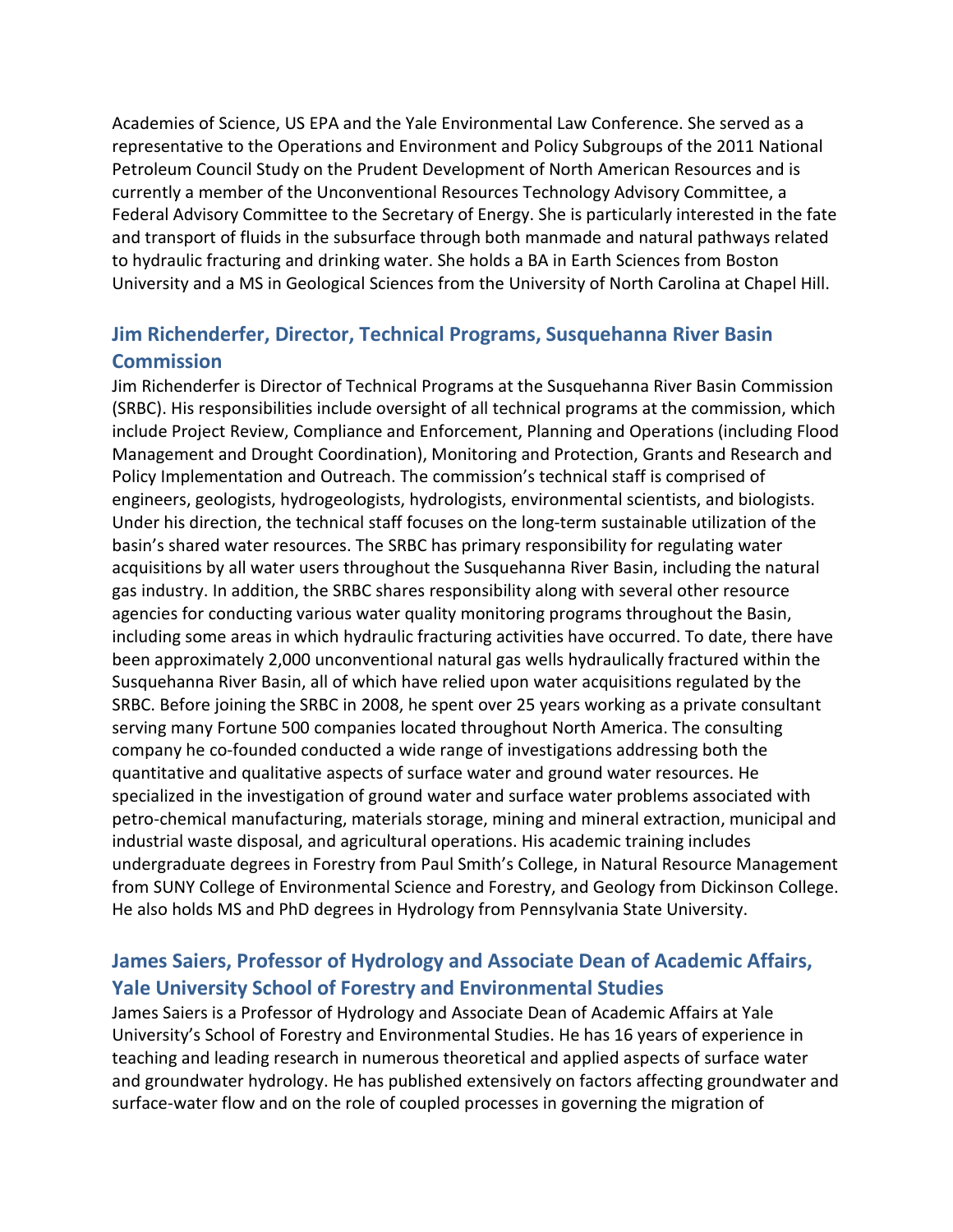**Contaminants in soils, aquifers, streams, and wetlands. This research has been supported by** numerous grants from federal agencies, including the National Science Foundation, the Department of Energy, the Army Research Office, and the United States Geological Survey. He has served on the editorial boards of *Water Resources Research* and *Geophysical Research Letters* and is a member of the National Research Council Committee on the Scientific Review of Everglades Restoration Progress. He is also a member of the American Geophysical Union and American Chemical Society. He is particularly interested in issues surrounding the lifecycle of freshwater that is used to support shale-gas extraction and in improving understanding of the subsurface fate and transport of fluids used in the hydraulic stimulation of shale-gas reservoirs. He holds a BS in Geology from Indiana University of Pennsylvania and a MS and PhD in Environmental Sciences from the University of Virginia.

# **Ethan Timothy Smith (Retired), Water Resources Division of the U.S. Geological Survey**

Ethan Timothy Smith is retired from the Water Resources Division of the U.S. Geological Survey, after 36 years of federal service. Since retirement, he has carried out a program of research and publication in Sustainable Water Resources, often as a member of such professional associations as the Water Environment Federation, the American Water Resources Association (AWRA), the American Society of Mechanical Engineers and others. He is an Associate Editor with AWRA. He has worked for many years in the areas of water resources conditions and trends, interagency coordination, water modeling, and environmental dispute resolution. He holds a BS (physics), Masters of City and Regional Planning, and Doctor of Planning and Policy Development from Rutgers University. He maintains a web site on Sustainable Water Resources at<http://sites.google.com/site/sustainablewaterresources.> His most recent publication is *Hydraulic Fracturing in the Context of Sustainable Water Management* (with Harry X. Zhang), which was presented at the October 2012 WEFTEC conference of the Water Environment Federation (WEF), and included in the recent WEF report on hydraulic fracturing.

### **Wilma Subra, President, Subra Company**

Wilma Subra is president of Subra Company and provided technical assistance to Louisiana Environmental Action Network. She has over 45 years of experience in sampling and chemical and microbiologic analysis of ground water and surface water resources, monitoring of impacts on water resources, monitoring the environmental impacts of oil and gas drilling and production activities, oil and gas waste treatment and disposal practices and associated environmental and human health impacts, environmental and human health impacts of injection well operations, analysis of chemical components in drilling fluids, pit construction and resulting contamination from pit operations, and environmental and human health impacts of shale development. Her current work is focused on the environmental impacts of various aspects of shale development, the human health impacts associated with various specific units and activities of shale development, the development of appropriate parameters for monitoring ground water and surface water resources to detect impacts of shale development, and the development of guidelines for the regulation of state programs dealing with shale gas development. She is a member of the American Chemical Society. She has a BS and MS in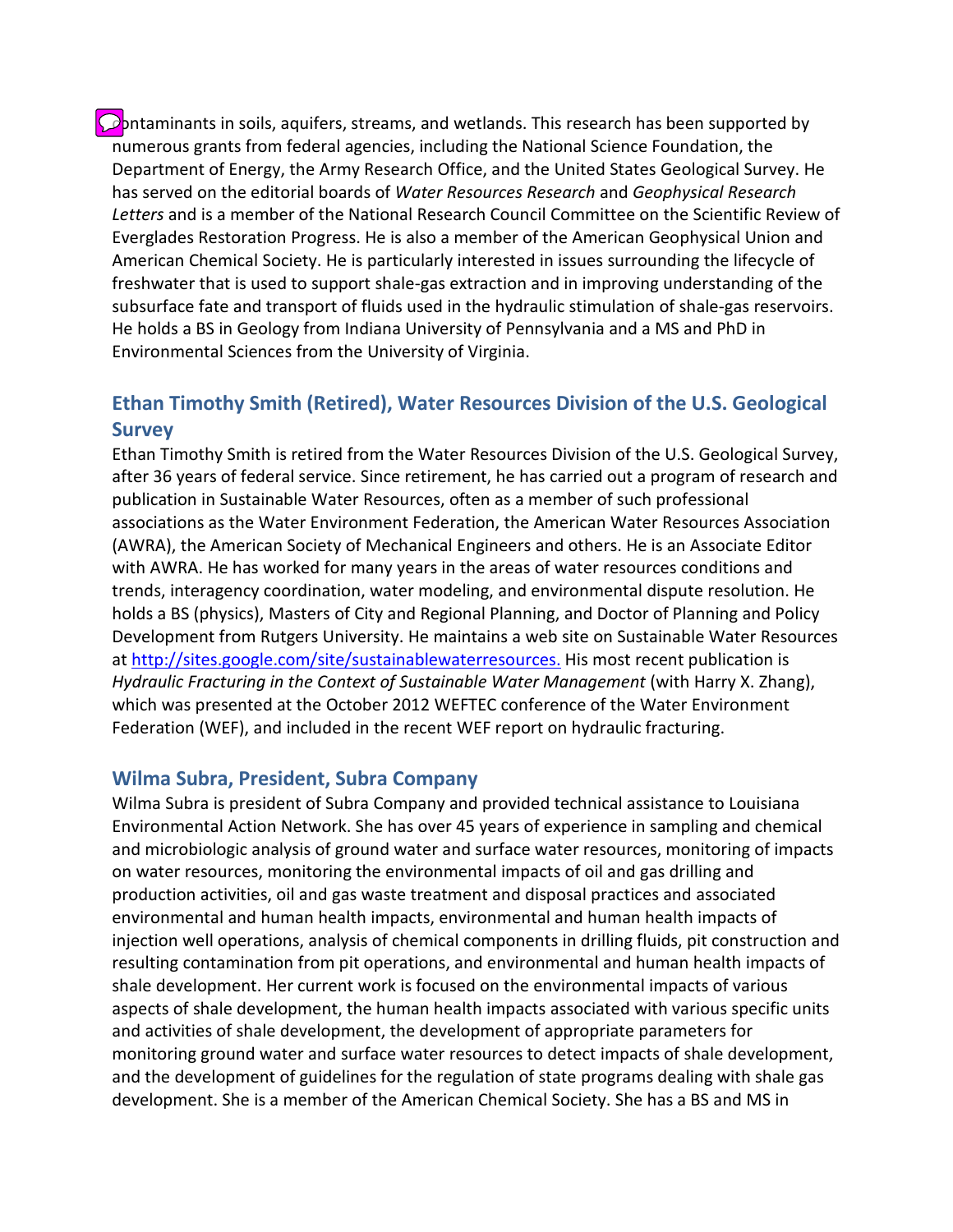Microbiology and Chemistry from the University of Southwestern Louisiana (University of Louisiana at Lafayette).

## **Robert M. Summers, Secretary, Maryland Department of the Environment**

Robert Summers was appointed Secretary of the Maryland Department of the Environment by Governor Martin O'Malley on April 28, 2011. He leads the Department's planning, regulatory, management and financing programs to protect public health, ensure a safe and reliable water supply, restore and protect air quality, water quality, wetlands and waterways, clean up contaminated land and ensure proper management of hazardous and solid wastes. He has served the citizens of Maryland for over 28 years in various capacities within Maryland's progressive and nationally recognized environmental programs, with emphasis on scientific and technical issues related to water pollution control, drinking water protection and federal, state and local government environmental laws and regulations. He received his BA (1976) and PhD (1982) in Environmental Engineering from the Johns Hopkins University.

# **James Thomas, Professor and Executive Director of Hydrologic Sciences, Desert Research Institute**

James Thomas is a Professor and the Executive Director of the Division of Hydrologic Sciences at the Desert Research Institute in Reno and Las Vegas, Nevada. He has over 32 years of experience in hydrology, with research focused on ground water availability and quality, groundwater age dating, hydrogeology, and watershed studies. His research projects have included the evaluation of water resource amounts, sources, and management, developing potable water supplies in rural villages of West Africa, and watershed groundwater and surface waters flow and quality. He teaches graduate courses in water chemistry, isotope hydrology, and water development in developing countries. He is a member of the American Geophysical Union, Geological Society of America, International Association of Geochemistry and Cosmochemistry, International Association of Hydrology, Nevada Water Resources Association, Phi Kappa Phi National Honor Society, and The Geochemical Society. He is particularly interested in the issues of the effects of water withdrawals from aquifers and water quality problems related to hydraulic fracturing and drinking water. He has a BS in Geology, a MS in Geology and a PhD in Hydrology/Hydrogeology.

### **Andrew Wharton, Environment Manager, BG Group**

Andrew Wharton is an Environment Manager with BG Group. He has over 17 years of experience in environmental management and is currently leading BG Group's strategic response to water management issues globally. As Group Technical Authority for Water Management, he brings to this role previous experience in working for Severn Trent Water plc in their United Kingdom based strategic planning department and since then, 12 years of working on environmental engineering issues within the oil and gas industry, predominantly with BP and BG. He is based in Houston, Texas and is a Chartered Scientist and Member of the Chartered Institution of Water and Environmental Management. His previous BG Group role was as Manager Environment of the Queensland Curtis Liquefied Natural Gas Project based in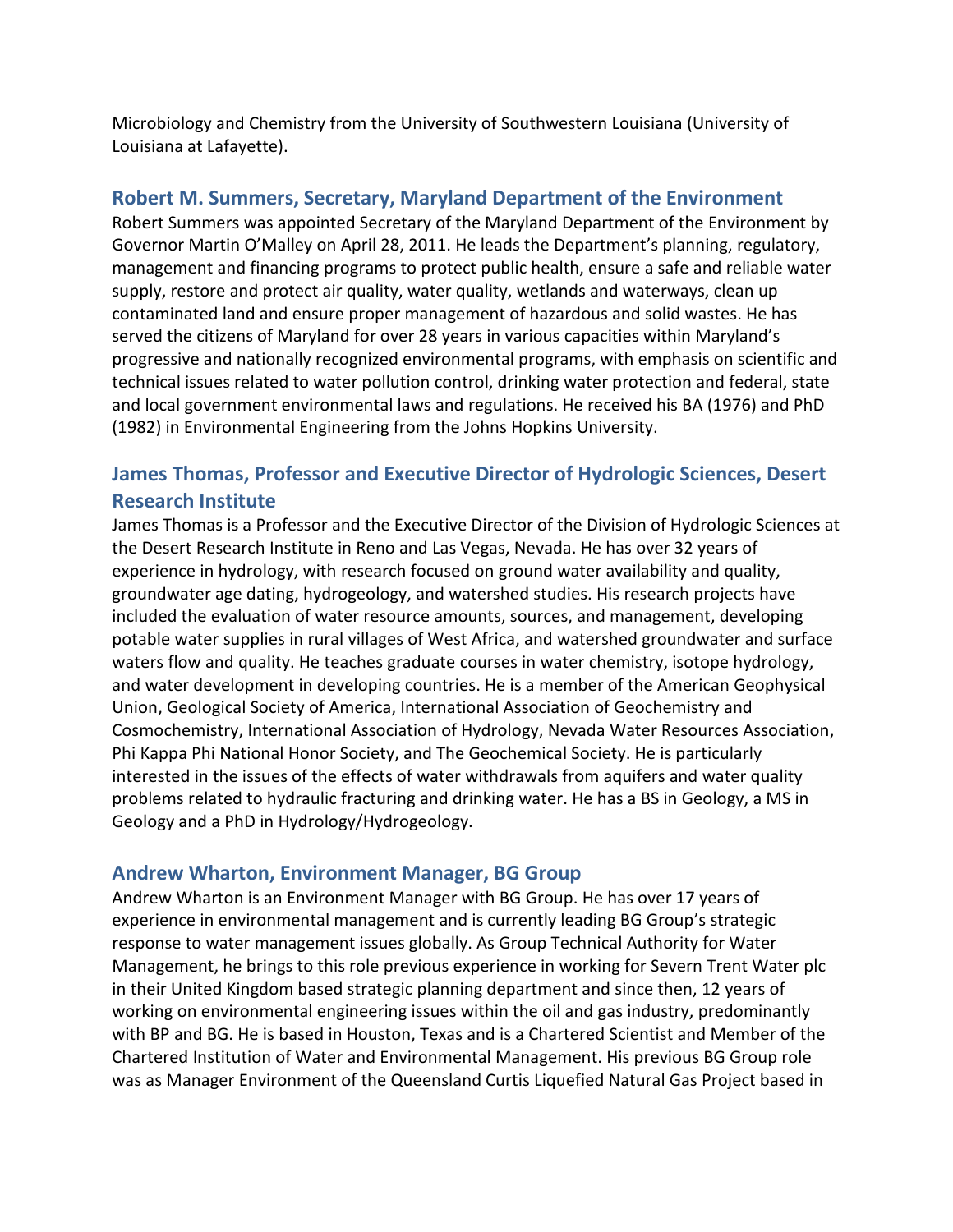Brisbane, Australia. He has a BSc (Honors) in Physical Geography, an MSc in Environmental Studies and a Diploma in Water and Environmental Management.

### **Observers**

### **Adam Carpenter, Government Affairs, American Water Works Association**

Adam Carpenter works in American Water Works Association (AWWA) District of Columbia Government Affairs Office and serves as an expert on a diverse set of drinking water issues including climate change, hydraulic fracturing, consumer confidence reports, carbon capture and storage, the energy-water nexus, and other water and environmental issues. Along with his colleagues, he works to further AWWA's mission of supporting clean, affordable drinking water through sound application of science into policy, source water protection, sensible regulation, public awareness, and building stakeholder consensus. He holds a BS from George Washington University in Biology, a MS from Johns Hopkins in Environmental Sciences and Policy, and is pursuing a PhD in Environmental Policy from George Mason University.

### **Jessica Ennis, Legislative Representative, Earthjustice**

Jessica Ennis is a Legislative Representative in the Washington, D.C. office of Earthjustice. She advocates protecting people, our public lands, and the environment from the potentially devastating impacts of oil and gas development. She graduated from the University of Maryland, College Park, with dual bachelor's degrees in Journalism and Government & Politics with a citation in Environmental Studies.

### **Amy Farrell, Vice President of Regulatory Affairs, America's Natural Gas Alliance**

Amy Farrell is the Vice President of Regulatory Affairs at America's Natural Gas Alliance (ANGA), an educational and advocacy organization formed by North America's leading independent natural gas exploration and production companies. She is the organization's lead advocate on federal regulatory policy that has the potential to impact natural gas demand or operators' ability to develop this clean and abundant domestic resource. Prior to joining ANGA, she worked in ExxonMobil's Public and Government Affairs Department as an Issues Advisor, providing policy and strategic advocacy advice on topics ranging from U.S. greenhouse gas policy to process safety. Before joining the private sector, she spent nearly a decade in the government, most recently serving in the George W. Bush White House National Economic Council as a Special Assistant to the President for Economic Policy handling energy policy. She also served as an Associate Director for Environment and Regulation in the White House Council on Environmental Quality. Prior to moving to the White House, she served in two different positions at the US EPA. She was the Deputy Assistant Administrator for the Office of Prevention, Pesticides and Toxic Substances (now the Office of Chemical Safety and Pollution Prevention) and a Policy Advisor to Administrators Stephen Johnson and Michael Leavitt. She began her government career as a policy analyst in the Office of Management and Budget's Office of Information and Regulatory Affairs, where she reviewed environmental and energy regulations. She graduated from Indiana's School of Public and Environmental Affairs with a MS in Public Policy in 2000. She earned her BS in Biology from Illinois Wesleyan University in 1998.